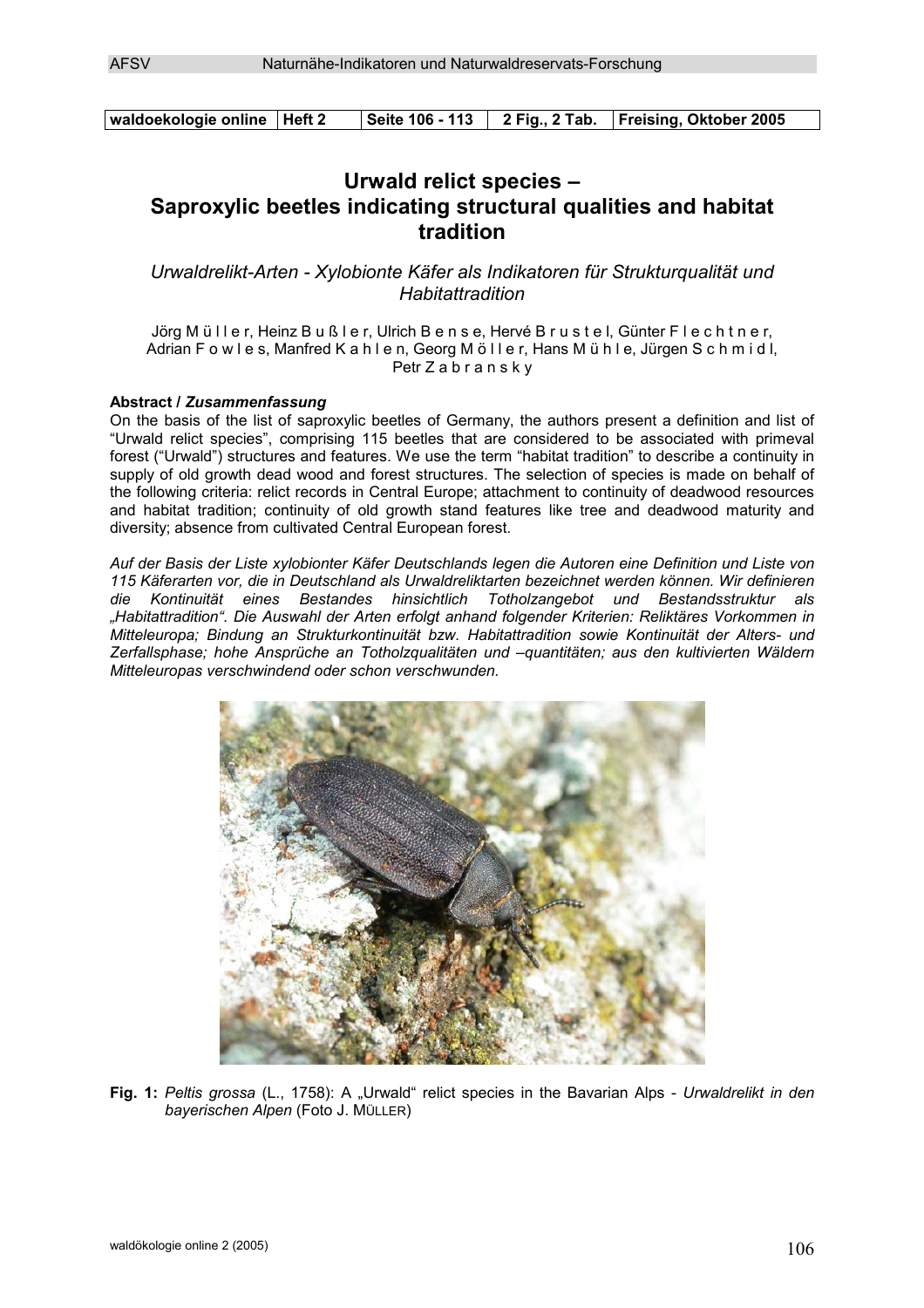

**Fig. 2:** The "Rohrberg" forest reserve stand in the Spessart (Northern Bavaria) is composed of oaks up to 600 years old and harbours eight Urwald relict beetle species. It is one of the most important old growth forest stands in Germany - *Das Naturwaldreservat "Rohrberg" im Spessart mit seinen 600jährigen Eichen ist mit acht rezenten Urwaldrelikt-Arten in Bezug auf die Habitattradition und Strukturausstattung einer der wichtigen urständigen Waldbestände Deutschlands* (Foto J. SCHMIDL).

### **Introduction /** *Einführung*

Due to the intense cultivation and degradation of the Central European landscape by man, no primeval forests are found in Germany today. Nevertheless, some forest stands and individual old trees with a long tradition and continuity of old growth habitat features of "Urwald" (WHITEHEAD 1997, BRUSTEL 2005) still exist, thus contrasting with "modern" cultivated forestry stands. We refer to this continuity in supply of old growth dead wood and forest structures as "habitat tradition", which extends the term "megatree continuity" (NILSSON & BARANOWSKI 1993, 1994) by focusing on the needs of species to breed continuously in a stand. This habitat tradition enabled many saproxylic beetle species to survive in these stands, whereas they disappeared from the cultivated forests.

Such insect species are traditionally called "Urwald relicts" (HORION 1949-1974, 1983, MÜHLE 1981, SPEIGHT 1989, GEISER 1994, KAHLEN 1997, FLECHTNER 2005, MÜLLER et al. 2005, ZABRANSKY 1998, 2001), but a standardised evaluation and consideration of all saproxylic beetle species in Germany in the context of Urwald relict criteria has been lacking until now, as well as a proper definition. This makes comparisons of saproxylic beetle inventories in different forest stands difficult. In a Research Project organized by the Bavarian State Institute of Forestry (LWF), such a list was compiled through cooperation of Central and Western European beetle experts (see list of authors). As a basis, all authors independently made an evaluation of the German saproxylic beetle species as listed in the "Liste xylobionter Käferarten Deutschlands" (SCHMIDL & BUßLER 2004). These proposals were discussed in a workshop at the LWF in September 2005, and a Urwald relict species list valid for Germany was compiled.

The underlying actual and historical distributional and ecological data of each beetle species given in the relevant literature (HORION 1949-74, KÖHLER & KLAUSNITZER 1998) were supplement by knowledge and new records from the authors and other sources, thus taking into consideration not only Germany, but also the situation in Austria, South Tyrolia, Czech and Slovak Republic, France and the United Kingdom. Those species having a weak basis concerning data on distribution or autecology were omitted, as well as species not yet recorded for Germany, even if their occurrence is possible. For example, species like *Eudectes giraudi, Ernobius explanatus* and *Crypturgus subcribrosus* are distributed in the Alps and therefore likely to be found in the Bavarian Alps. We are well aware that the list is not complete, as is our knowledge, and therefore we intend to update this list in the future. Any comments from our colleagues will be welcomed.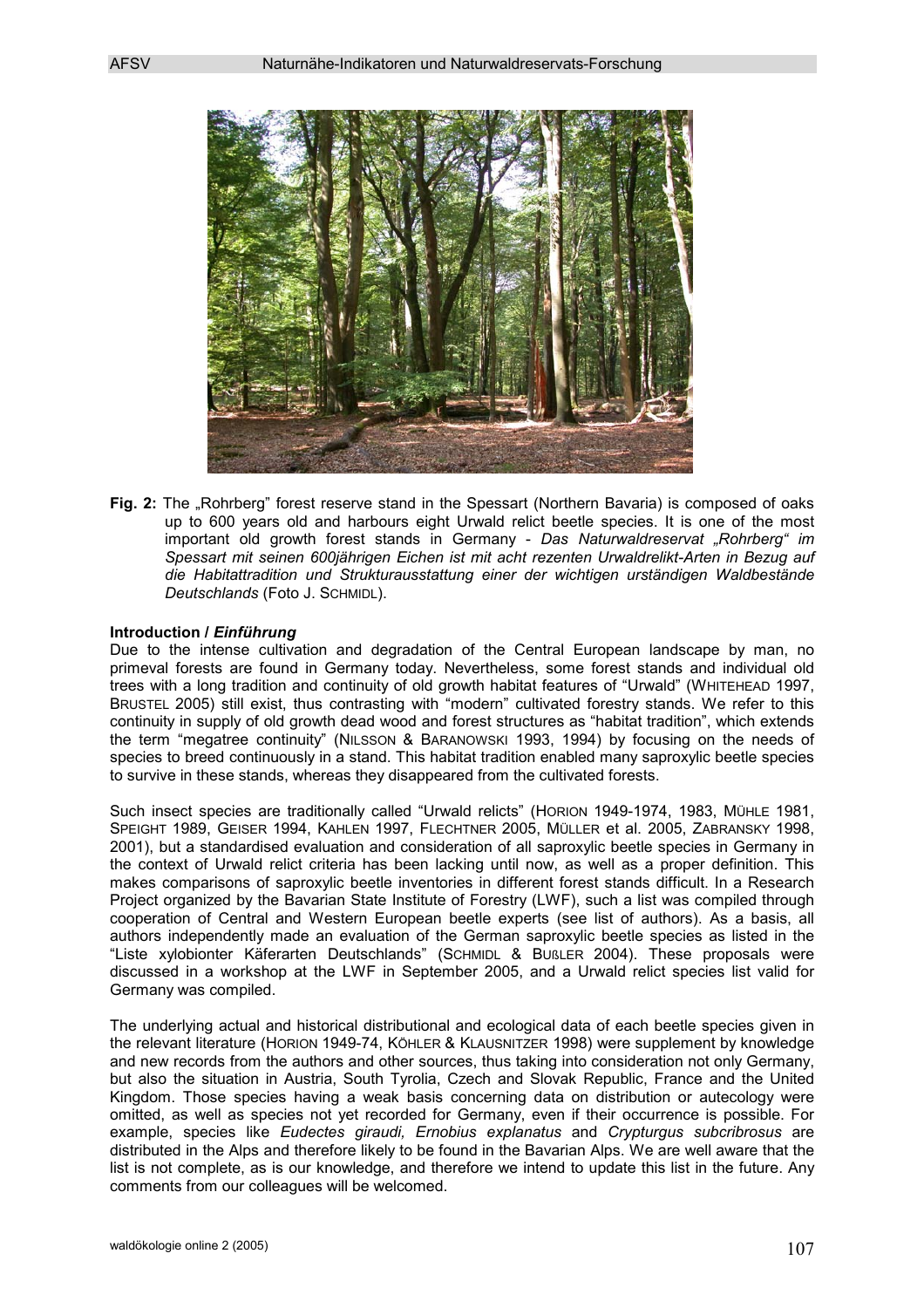The following sections give a definition of the term "Urwald relict species", the results of the workshop in compiling a list of 115 Urwald relict Coleoptera (see table 2, appendix), and the possibilities of its use in applied landscape and forest ecology studies. We emphasize that the list reflects the indicator properties of the listed species in the area of Germany only. Different results may be obtained in applications in other areas, e.g. Southern Europe.

*Durch die lange Kulturtätigkeit des Menschen in Mitteleuropa existieren in Deutschland keine echten Urwälder mehr (Urwald sensu WHITEHEAD 1997). Allerdings gibt es noch Waldbestände oder auch nur Altbaum-Ansammlungen, die eine weit zurückreichende Tradition von in Urwäldern häufigen, in der Kulturlandschaft aber besonders seltenen Habitatstrukturen aufweisen (BRUSTEL 2005). Wenn die von einer bestimmten xylobionten Käferart benötigte Totholz- oder Bestandsstruktur kontinuierlich zur Verfügung steht, bezeichnen wir dies in Erweiterung des Begriffs "megatree continuity" (NILSSON & BARANOWSKI 1994, 1994) als "Habitattradition". Diese Habitattradition hat in den genannten Beständen vielen xylobionten Käferarten das Überleben ermöglicht. Aus der übrigen Landschaft sind sie dagegen weitgehend oder bereits vollständig verschwunden.* 

*Arten mit solch spezifischen Ansprüchen werden in der koleopterologischen Literatur oft als "Urwaldrelikte" bezeichnet (HORION 1949-1974, 1983, MÜHLE 1981, SPEIGHT 1989, GEISER 1994, KAHLEN 1997, FLECHTNER 2005, MÜLLER et al. 2005, ZABRANSKY 1998, 2001). Eine einheitliche Einwertung aller xylobionten Käfer Deutschlands hinsichtlich ihres Charakters als Urwaldrelikt fehlt allerdings bisher, ebenso eine einheitliche Definition der Kriterien. Damit wird ein Vergleich von Artenlisten xylobionter Käfer aus verschiedenen Waldgebieten schwierig.* 

*Im Rahmen eines Projektes der Bayerischen Landesanstalt für Wald und Forstwirtschaft (LWF) wurde daher durch die Zusammenarbeit von mitteleuropäischen Käferexperten (siehe Autorenliste) eine solche Liste erstellt. Dabei wurde durch alle Experten eine unabhängige Bewertung auf der Basis der Liste xylobionter Käferarten Deutschlands (SCHMIDL & BUßLER 2004) erarbeitet. Diese Vorschläge wurden im Rahmen eines Workshops im September 2005 zusammengeführt und auf ihre deutschlandweite Gültigkeit abgestimmt. Grundlage für die Einwertung ist das aktuelle und historische Verbreitungsgebiet (HORION 1949-74, KÖHLER & KLAUSNITZER 1998) der betreffenden Art sowie das Wissen der Autoren zu deren Autökologie und Verbreitung in Österreich, Südtirol, der Tschechischen und Slowakischen Republik, Frankreich und Großbritannien. Arten, für die der Wissenstand zu gering ist, wurden nicht berücksichtigt. Auch Arten, deren Vorkommen zwar zu vermuten ist, ein Nachweis aber noch aussteht, wurden noch nicht in die Liste aufgenommen. So wären z.B. Eudectes giraudi, Ernobius explanatus und Crypturgus subcribrosus auch im deutschen Alpenraum zu erwarten und dann als Reliktarten der Kategorie 2 (s. unten) einzuwerten. Es ist also davon auszugehen, dass die tatsächliche Zahl der als Urwaldrelikte zu betrachtenden Arten noch größer ist als angegeben. Uns ist bewusst, dass die Liste einen Arbeitsstand darstellt und fortgeschrieben werden muss. Insoweit begrüßen wir Beiträge und Kommentare der Fachkollegen hierzu ausdrücklich.* 

*Im Folgenden werden eine Definition des Begriffs Urwaldrelikt-Art, das Ergebnis des Projektes "Urwaldrelikt-Artenliste" in Form einer Liste von 115 solcher Arten sowie mögliche Einsatzbereiche dieses Instrumentariums vorgestellt. Die Liste der Arten findet sich im Anhang. Es wird ausdrücklich darauf hingewiesen, dass die Liste die Indikationsqualität innerhalb Deutschlands beinhaltet. Dies bedeutet nicht, dass diese Arten z.B. in Südeuropa gleichsinnig zu bewerten sind.* 

## **Definition**

Urwald relict species D (category 1 and 2) are defined as species matching the following criteria within the area of Germany (D).

- only relict records in the area
- attachment to continuity of old growth stand structures and habitat tradition
- $\bullet$ high requirements concerning dead wood quality and quantity
- populations declined or extinct within the cultivated forests of Central Europe

Within this group we distinguish Urwald relict species in the closest sense (=category 1). Species of category 1 demand additional requisites, resources, and structures like extensive forest landscapes, rare wood dwelling fungi, dead wood of large dimensions, great tree age, heliophilic situations, and long maintenance and late successional states of dead wood in the stands. Species of category 1 are, as a result, extremely rare.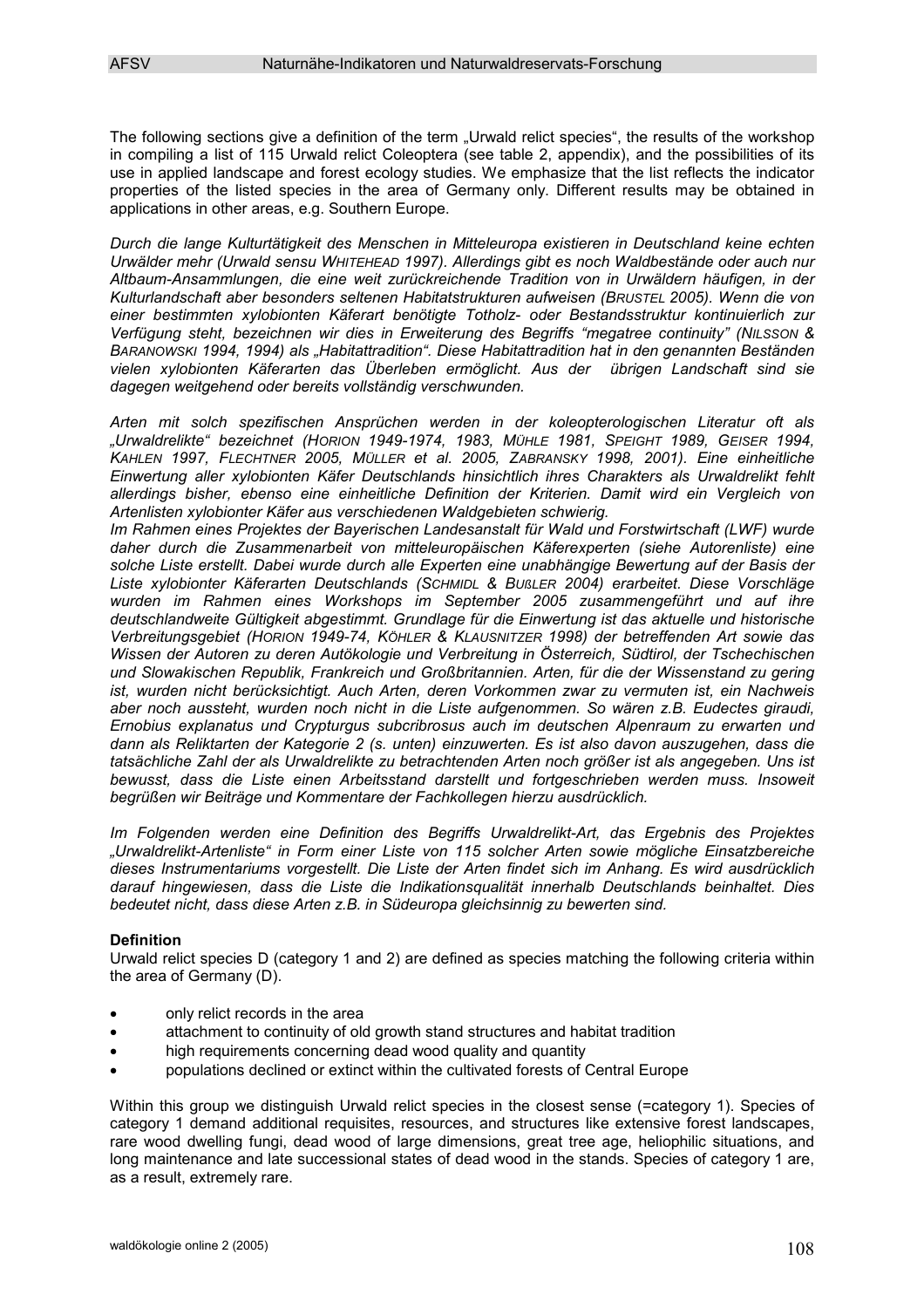*Unter Urwaldrelikt-Arten D (Kategorie 1 und 2) verstehen wir Arten, die innerhalb des Gebietes von Deutschland (D) folgenden Kriterien entsprechen:* 

- -*Nur reliktäre Vorkommen im Gebiet*
- -*Bindung an Kontinuität der Strukturen der Alters- und Zerfallsphase bzw. Habitattradition*
- -*Hohe Ansprüche an Totholzqualität und -quantität*
- -*Populationen in den kultivierten Wäldern Mitteleuropas verschwindend oder ausgestorben*

*Innerhalb dieser Gruppe lassen sich noch Urwaldrelikt-Arten im engeren Sinn abgrenzen (=Kategorie 1). Auf Grund spezifischer zusätzlicher Anforderungen an Requisiten, Ressourcen und Strukturen wie z.B. große Waldflächen, seltene Holzpilze, starke Totholz-Dimensionen, hohes Baumalter, Heliophilie der Bestände, lange Verweildauer bzw. späte Sukzessions-Stadien der Holzstruktur im Abbauprozess, sind die Arten der Kategorie 1 heute i.d.R. extrem selten.* 

## **Results /** *Ergebnisse*

Among the 1377 saproxylic beetles in Germany (following SCHMIDL & BUBLER 2004, annotated), we classify 115 species (8 %) as Urwald relict species. Fifty-four species are assigned to category 1 (Urwald relict species in the closest sense, see definition), and sixty-one species to category 2. Twenty of these species have not been recorded in Germany in recent years.

Table 1 shows a comparison between the species in our list of Urwald relicts (see table 2, appendix) and the list of the saproxylic beetles of Germany with regard to structure and substrate (substratum guilds, see SCHMIDL & BUßLER 2004). The relict species list has a higher proportion of rot-hole dwellers (m), whereas the overall species list contains relatively more species living on fresh dead wood (f). Amongst the latter, there is a higher proportion of thermophilic species that are more limited by climatic constrictions than by old growth forest properties, a phenomenon which can be observed in intensely managed forests like coppice or coppice with standards. In contrast, rot-holes and their specialized Coleoptera communities are rare in German forests throughout (see SPEIGHT 1989, **SCHMIDL 2003).** 

*Von den 1377 xylobionten Käfern Deutschlands (nach SCHMIDL & BUßLER 2004, ergänzt), werden 115 (8 %) als Urwaldrelikte eingestuft. Davon fallen 54 Arten in die Kategorie 1 (Urwaldrelikt-Arten im engeren Sinn, siehe Definition) und 61 Arten in die Kategorie 2. Aus Deutschland liegen von 20 dieser Arten keine rezenten Nachweise mehr vor.* 

*Einen Vergleich der Arten der Reliktarten-Liste mit der Gesamt-Artenliste xylobionter Käfer Deutschlands bezüglich ihrer Struktur- und Substratbindung (Substratgilden nach SCHMIDL & BUßLER 2004) zeigt Tab. 1. Auffällig ist der deutlich höhere Anteil an Mulm besiedelnden Arten (m) unter den Reliktarten, sowie der höhere Anteil an frisches Totholz besiedelnden Arten (f) bei der Gesamt-Artenliste. Unter den Frischholzbesiedlern (f) findet sich ein höherer Anteil thermophiler Arten, deren Vorkommen mehr durch klimatische Faktoren beeinflusst wird, als durch ein spezielles Strukturangebot. Viele Frischholzbesiedler werden durch Holzeinschläge in Wäldern gefördert oder zumindest nicht beeinträchtigt, während Mulmhöhlen dagegen heute zu den seltensten Habitaten in Deutschland gehören (vgl. SPEIGHT 1989, SCHMIDL 2003).* 

**Tab. 1:** Comparison of proportions of substratum guild between Urwald relict species list (D) and the overall German species list of saproxylic beetles. Inhabitants of (a): old rotten deadwood in a variety of conditions; (f): fresh deadwood; (m): rot-holes; (p): fungi on deadwood or fungiinfested deadwood; (s): species using deadwood in other ways (following SCHMIDL & BUßLER 2004). - *Substratgilden-Verteilung der Reliktarten im Vergleich zur Gesamtliste xylobionter Käferarten Deutschlands: Besiedler von (a): Altholz; (f): Frischholz und Frisch-Totholz; (m): Mulmhöhlen (p): Holzpilzen und pilzbefallenem Holz; (s): Xylobionte Sonderbiologien (nach SCHMIDL & BUßLER 2004).*

| Proportion species %<br>Anteil Arten %         | а  |    | m  | s | Species<br>Arten |
|------------------------------------------------|----|----|----|---|------------------|
| Saproxylics Germany<br>Xylobionte Deutschlands | 42 | 33 | -3 | 5 | 1377             |
| Urwald relict species D<br>Urwaldreliktarten D | 47 | 17 | 15 | Δ | 115              |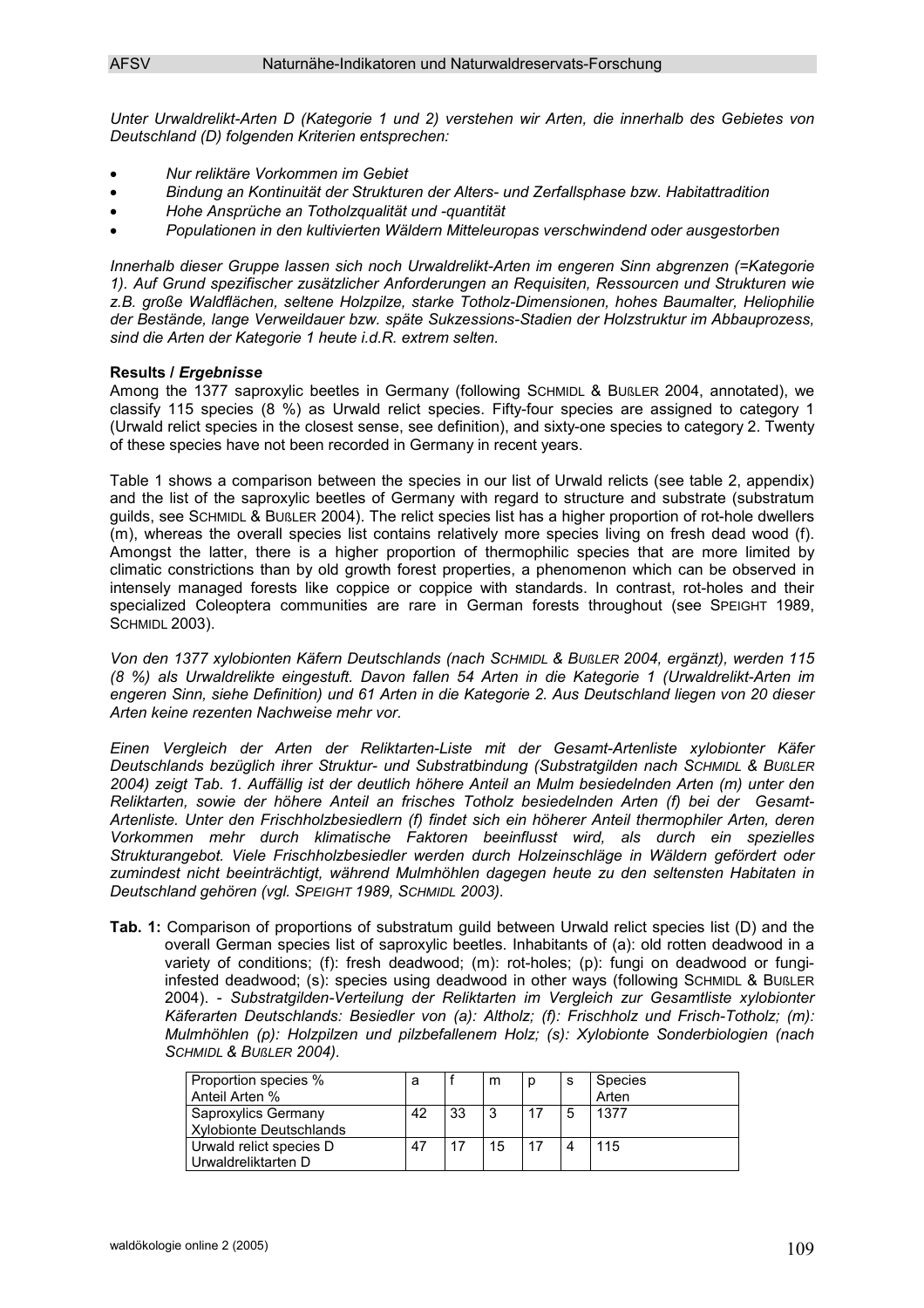#### **Aspects of application and perspectives /** *Anwendungsmöglichkeiten und Ausblick*

The proposed Urwald relict species list should enable the identification of forests and tree aggregations with high significance for conservation aspects, especially the maintenance of biodiversity and its integration in the landscape. Applications such as measurement controls in nature conservation, evaluation of management strategies in forestry, and protection projects for endangered species or communities typical of near- natural forest stands can be based on a unique and common basis. Additionally, an evaluation of primeval forests in Eastern Europe is possible, with respect to their value and impact for the conservation of European saproxylic beetle faunas in general (MÜLLER et al. 2005). The consideration of the Urwald relict species list in the management concepts of Natura 2000 would be favourable.

To support this, we intend to generate a German catalogue of forests and tree stands with high proportions of Urwald relict species, indicating valuable structural properties, habitat tradition and special implications and relevance for nature conservation and biodiversity aspects.

*Mit Hilfe der vorgelegten Reliktarten-Liste sollen sich Waldbestände oder Gehölzstrukturen identifizieren lassen, deren Sicherung und Vernetzung von überragender Bedeutung für den Erhalt der natürlichen biologischen Vielfalt in den Wäldern Deutschlands ist. Gleichzeitig soll die Liste Grundlage für Erfolgskontrollen von Nutzungsstrategien in Wäldern sein, deren Ziel es ist, seltene und an die natürliche Alterphase gebundene Arten der natürlichen Waldlebensgemeinschaft zu erhalten. Daneben scheint auch eine Beurteilung von Urwäldern in Osteuropa hinsichtlich ihrer Bedeutung für den Erhalt biologischer Vielfalt auf europäischer Ebene möglich (MÜLLER et al. 2005). Die Einsatzmöglichkeit der Reliktartenliste im Rahmen der Natura 2000 Schutzgebiete ist zu prüfen.* 

*In diesem Zusammenhang ist geplant, auf Basis der Urwaldrelikt-Arten einen Katalog von besonders schützenswerten Waldbeständen in Deutschland zu erarbeiten, die eine höhere Zahl an Urwaldrelikt-Arten und damit eine besondere Strukturausstattung und Habitattradition aufweisen.*

#### **Literature /** *Literatur*

- BRUSTEl, H. (2005): Biological value of French forests assessed with saproxylic beetles: a way to conserve this natural heritage. In BARCLAY, M.V.L., TELNOV, D. (eds.): Proceedings of the 3<sup>rd</sup> Symposium and Workshop on the Conservation of Saproxylic Beetles. Riga / Lativa, 7<sup>th</sup> -11<sup>th</sup> July, 2004.
- FLECHTNER, G. (2005, in press): *Olisthaerus substriatus* (Paykull, 1790), ein für Deutschland neues Urwaldrelikt (Coleoptera: Staphylinidae). Nachrichten des Entomologischen Vereins Apollo **26**.
- GEISER, R. (1994): Artenschutz für holzbewohnende Käfer (Coleoptera xylobionta). Ber. ANL **18**: 89-114.
- HORION, A. (1949-1974): Faunistik der mitteleuropäischen Käfer. Verschiedene Verlage und Orte. 12 Bde.

HORION, A. (1983): Opera coleopterologica e periodicis collata.-Goecke & Evers, Krefeld: 1-916.

KAHLEN, M. (1997): Die Holz- und Rindenkäfer des Karwendels und angrenzender Gebiete. Natur in Tirol, naturkundliche Beiträge der Abteilung Umweltschutz Sonderband **3**: 1-151.

- KÖHLER, F., KLAUSNITZER, B. (1998): Verzeichnis der Käfer Deutschlands. Dresden.
- MÜHLE, H. (1981): Relikt Arten (Coleoptera, Buprestidae). Entomofauna Zeitschrift für Entomologie **2**: 303-306.

MÜLLER, J., BUßLER, H., DORKA, V. (2005): Padurile din Carpati pto servi drept referinta pentru padurile virgine din Europa Centrala - o dovedesc coleopterele xilobionte. Sanatateaplantelor **18**: 48-50.

- NILSSON, S. G., BARANOWSKI, R. (1993): Skoghistorikens betydelse för artsammsättning av vedskalbaggar i urskogsartad blandskog. [Species composition of wood beetles in an unmanaged, mixed forest in relation to forest history]. Ent. Tidskrift **114** (4): 133-146.
- NILSSON, S. G., BARANOWSKI, R. (1994): Indikatorer pa jätteträdskontinuitet svenska förekomster av knäppare son är beroende av grova, levande träd. [Indicators of megatree continuity – Swedish distribution of click beetles dependent on hollow trees]. Ent. Tidskrift **115** (3): 81-97.
- SCHMIDL, J. (2003): Methusalems im Kiefernwald Reichswaldeichen. LWFaktuell **38**: 30-33.
- SCHMIDL, J., BUßLER, H. (2004): Ökologische Gilden xylobionter Käfer Deutschlands. Naturschutz und Landschaftsplanung **36**: 202-218.
- SPEIGHT, M. C. D. (1989): Saproxylic invertebrates and their conservation. Council of Europe, Nature and environment series **42**: 1-79.

WHITEHEAD, P.F. (1997): Beetle faunas of the European angiosperm Urwald: problems and complexities. - Biologia **52** (2): 147 - 152.

ZABRANSKY, P. (1998): Der Lainzer Tiergarten als Refugium für gefährdete xylobionte Käfer (Coleoptera). Zeitschrift der Arbeitsgemeinschaft Österreichischer Entomologen **50** (3/4): 95-117.

ZABRANSKY, P. (2001): Xylobionte Käfer im Wildnisgebiet Dürrenstein. In: LIFE-Projekt Wildnisgebiet Dürrenstein, Forschungsbericht. Amt der Niederösterreichischen Landesregierung – St. Pölten: 149-179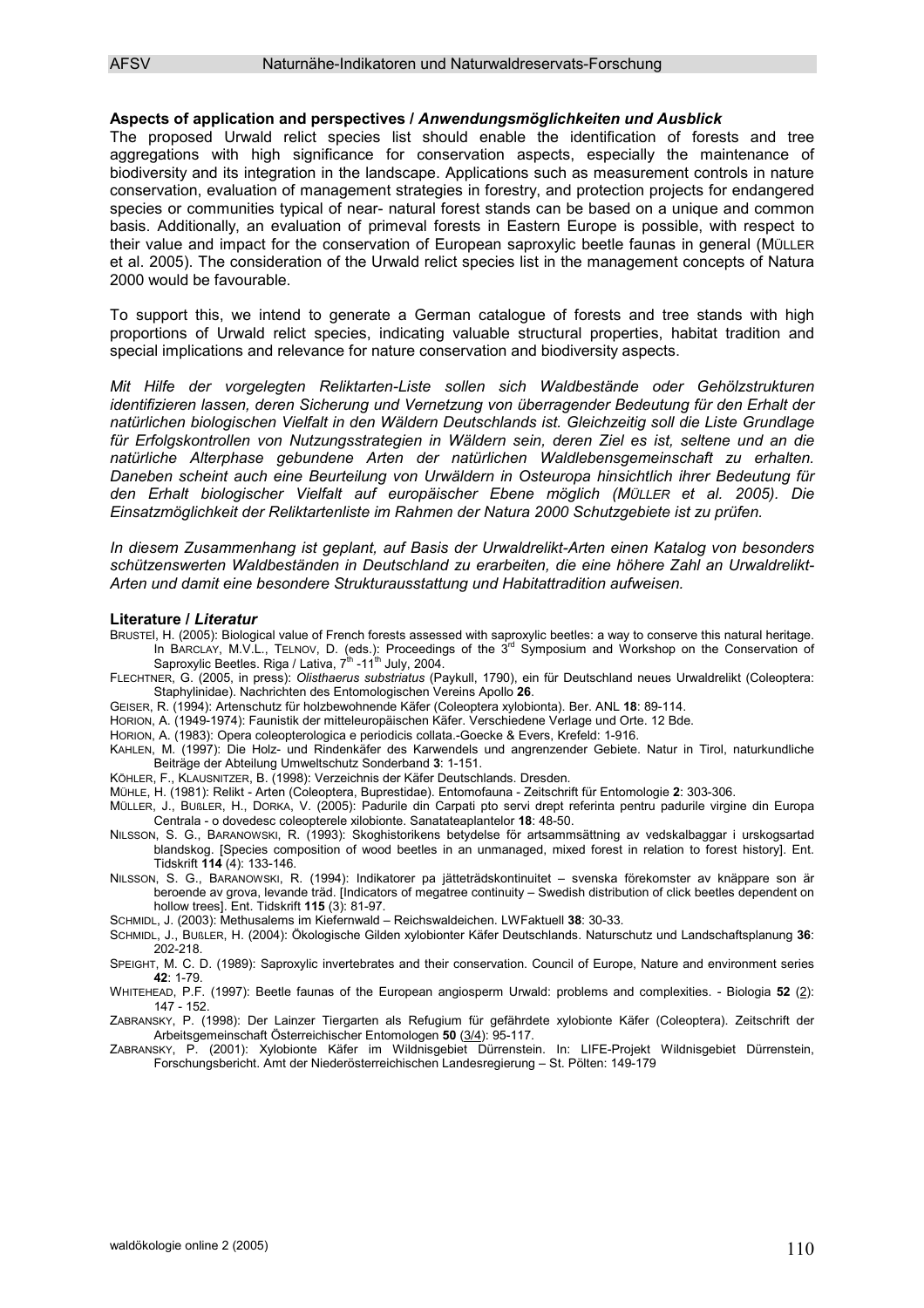## **Appendix /** *Anhang*

**Table 2:** List of Urwald relict species for Germany (D) / *Liste der Urwaldreliktarten für Deutschland (D).*

|          |                                                                                                          | Urwaldrelikt D                | Substratgilde   |
|----------|----------------------------------------------------------------------------------------------------------|-------------------------------|-----------------|
| EDV-Code | <b>Art/Species</b>                                                                                       | Category                      | Substrate guild |
|          | 06-.001-.001-. Rhysodes sulcatus (F., 1787)                                                              | 1                             | а               |
|          | 06-002-001- Omoglymmius germari (Ganglb., 1892)                                                          | 1                             | а               |
|          | 10-.001-.001-. Teretrius fabricii Mazur, 1972                                                            | $\overline{c}$                | a               |
|          | 10-.005-.002-. Abraeus parvulus Aubé, 1842                                                               | $\overline{c}$                | а               |
|          | 10-.0071.001-. Aeletes atomarius (Aube, 1842)                                                            | $\overline{c}$                | s               |
|          | 10-.022-.002-. Epierus comptus Er., 1834                                                                 | $\overline{c}$                | a               |
|          | 10-.024-.002-. Platysoma deplanatum (Gyll., 1808)                                                        | $\mathbf{1}$                  | а               |
|          | 14-.009-.002-. Dreposcia umbrina (Er., 1837)                                                             | 1                             | а               |
|          | 18-.007-.006- Stenichnus foveola Rey, 1888                                                               | $\mathbf{1}$                  | а               |
|          | 21-.005-.003-. Micridium halidaii (Matth., 1868)                                                         | $\boldsymbol{2}$              | а               |
|          | 23-.003-.001-. Thoracophorus corticinus Motsch., 1837                                                    | $\mathbf 2$                   | s               |
|          | 23-.006-.002-. Olisthaerus substriatus (Payk., 1790)                                                     | $\mathbf 2$<br>$\overline{c}$ | а               |
|          | 23-.113-.006-. Sepedophilus binotatus (Grav., 1802)                                                      | $\overline{c}$                | а               |
|          | 23-.142-.004-. Euryusa coarctata Märk., 1844<br>24-.015-.005-. Batrisodes buqueti (Aube, 1833)           | $\boldsymbol{2}$              | s               |
|          |                                                                                                          | $\mathbf{1}$                  | s               |
|          | 25-.0011.001-. Benibotarus taygetanus (Pic, 1905)<br>31-011-001-. Dermestoides sanguinicollis (F., 1787) | 1                             | а               |
|          | 32-.001-.001-. Derodontus macularis (Fuss, 1850)                                                         | $\overline{c}$                | а               |
|          | 321.002-.001-. Temnochila caerulea (Ol., 1790)                                                           | $\mathbf{1}$                  | р               |
|          | 322.001-.001-. Peltis grossa (L., 1758)                                                                  | 1                             | а               |
|          | 322.002-.001-. Calitys scabra (Thunb., 1784)                                                             | 1                             | р               |
|          | 34-.001-.007-. Ampedus tristis (L., 1758)                                                                | $\overline{c}$                | р               |
|          | 34-.001-.011- Ampedus cardinalis (Schdte., 1865)                                                         | $\mathbf{1}$                  | а<br>m          |
|          | 34-.001-.013-. Ampedus brunnicornis Germ., 1844                                                          | $\mathbf{1}$                  |                 |
|          | 34-.001-.024-. Ampedus elegantulus (Schönh., 1817)                                                       | $\overline{\mathbf{c}}$       | m<br>а          |
|          | 34-.001-.0261. Ampedus auripes (Reitter, 1895)                                                           | $\overline{c}$                | а               |
|          | 34-.0011.002-. Brachygonus dubius (PlatiaCate, 1990)                                                     | $\mathbf{1}$                  | m               |
|          | 34-.0011.003-. Brachygonus ruficeps (Muls.Guillb., 1855)                                                 | $\mathbf{1}$                  | m               |
|          | 34-.002-.001-. Ischnodes sanguinicollis (Panz., 1793)                                                    | $\overline{\mathbf{c}}$       | m               |
|          | 34-.003-.001-. Megapenthes lugens (Redt., 1842)                                                          | $\overline{\mathbf{c}}$       | m               |
|          | 34-.005-.001-. Podeonius acuticornis (Germ., 1824)                                                       | $\mathbf{1}$                  | m               |
|          | 34-.007-.001-. Elater ferrugineus L., 1758                                                               | $\overline{c}$                | m               |
|          | 34-.018-.002-. Lacon lepidopterus (Panz., 1801)                                                          | 1                             | a               |
|          | 34-.018-.004-. Lacon querceus (Hbst., 1784)                                                              | 1                             | m               |
|          | 34-.033-.001-. Denticollis borealis (Payk., 1800)                                                        | 1                             | a               |
|          | 34-.036-.001-. Limoniscus violaceus (Müll., 1821)                                                        | $\mathbf{1}$                  | m               |
|          | 34-.040-.001-. Crepidophorus mutilatus (Rosh., 1847)                                                     | $\overline{\mathbf{c}}$       | m               |
|          | 36-.010-.001-. Nematodes filum (F., 1801)                                                                | $\mathbf{1}$                  | а               |
|          | 36-.012-.002-. Xylophilus testaceus (Hbst., 1806)                                                        | $\overline{\mathbf{c}}$       | а               |
|          | 38-.001-.002-. Acmaeodera degener (Scop., 1763)                                                          | 1                             | f               |
|          | 38-.007-.001-. Dicerca aenea (L., 1761)                                                                  | 1                             | f               |
|          | 38-.007-.002-. Dicerca berolinensis (Hbst., 1779)                                                        | $\overline{2}$                | f               |
|          | 38-.007-.003-. Dicerca alni (Fisch., 1823)                                                               | $\overline{c}$                | f               |
|          | 38-.007-.004- Dicerca furcata (Thunb., 1787)                                                             | 1                             | f               |
|          | 38-.011-.001-. Eurythyrea austriaca (L., 1767)                                                           | 1                             | f               |
|          | 38-.011-.002-. Eurythyrea quercus (Hbst., 1780)                                                          | 1                             | f               |
|          | 38-.012-.001-. Buprestis splendens F., 1775                                                              | 1                             | f               |
|          | 491.002-.001-. Teredus cylindricus (Ol., 1790)                                                           | $\overline{c}$                | а               |
|          | 491.003-.002-. Oxylaemus variolosus (Duf., 1843)                                                         | 1                             | а               |
|          | 50-.014-.001-. Ipidia binotata Rtt., 1875                                                                | $\overline{\mathbf{c}}$       | а               |
|          | 53-.015-.002-. Pediacus dermestoides (F., 1792)                                                          | $\overline{c}$                | f               |
|          | 54-.002-.002-. Triplax elongata Lacord., 1842                                                            | 1                             | р               |
|          | 54-.002-.006-. Triplax melanocephala (Latr., 1804)                                                       | 1                             | р               |
|          | 54-.002-.010-. Triplax collaris (Schall., 1783)                                                          | $\overline{c}$                | р               |
|          | 54-.003-.001-. Dacne notata (Gm., 1788)                                                                  | $\mathbf{1}$                  | р               |
|          | 55-.008-.011-. Cryptophagus quercinus Kr., 1852                                                          | $\overline{c}$                | m               |
|          | 55-008-024-. Cryptophagus confusus Bruce, 1934                                                           | $\overline{c}$                | m               |
|          | 561.001-.003-. Laemophloeus muticus (F., 1781)                                                           | 1                             | f               |
|          | 561.004-.006-. Cryptolestes abietis (Wank., 1865)                                                        | $\boldsymbol{2}$              | f               |
|          | 58-.007-.0171. Corticaria lateritia Mannh., 1844                                                         | 2                             | a               |
|          | 59-.004-.002-. Mycetophagus ater (Rtt., 1879)                                                            | $\overline{c}$                | р               |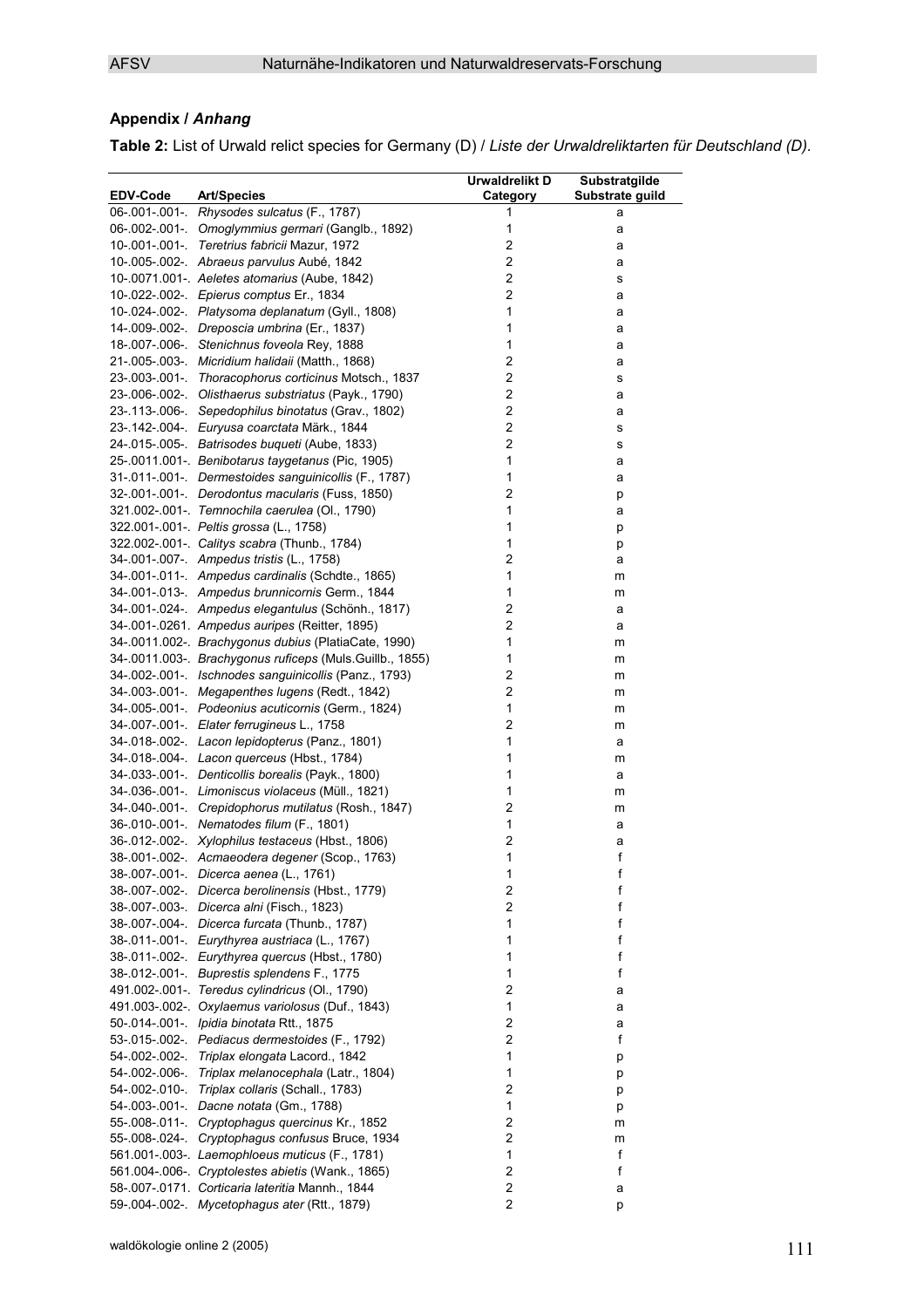| $\overline{\mathbf{c}}$<br>60-.005-.001-. Rhopalocerus rondanii (Villa, 1833)<br>а<br>$\overline{\mathbf{c}}$<br>60-.013-.002-. Synchita separanda (Rtt., 1882)<br>а<br>$\overline{\mathbf{c}}$<br>60-018-002- Colydium filiforme F., 1792<br>а<br>$\mathbf 2$<br>61-.007-.001-. Leiesthes seminigra (Gyll., 1808)<br>р<br>$\overline{\mathbf{c}}$<br>65-.007-.006-. Ennearthron palmi Lohse, 1966<br>р<br>$\overline{\mathbf{c}}$<br>65-.008-.001-. Hadreule elongatulum (Gyll., 1827)<br>р<br>$\overline{c}$<br>68-.005-.003- Xestobium austriacum Rtt., 1890<br>а<br>1<br>68-.020-.001-. Stagetus borealis Israelson, 1971<br>р<br>$\mathbf{1}$<br>68-.024-.001-. Anitys rubens (Hoffm., 1803)<br>а<br>1<br>70-.005-.001-. Ditylus laevis (F., 1787)<br>а<br>$\mathbf{1}$<br>74-.001-.001-. Phytobaenus amabilis Sahlb., 1834<br>а<br>$\overline{\mathbf{c}}$<br>80-.002-.001-. Mycetoma suturale (Panz., 1797)<br>р<br>$\overline{\mathbf{c}}$<br>80-.003-.001-. Eustrophus dermestoides (F., 1792)<br>р<br>$\mathbf{1}$<br>80-.008-.002-. Dircaea australis Fairm., 1856<br>а<br>$\overline{\mathbf{c}}$<br>80-.011-.002- Xylita livida (Sahlb., 1834)<br>а<br>$\overline{c}$<br>80-.017-.002-. Phryganophilus ruficollis (F., 1798)<br>а<br>81-.002-.001- Agnathus decoratus Germ., 1825<br>1<br>f<br>$\boldsymbol{2}$<br>82-.001-.003-. Allecula rhenana Bach, 1856<br>m<br>$\overline{\mathbf{c}}$<br>82-.008-.001-. Mycetochara flavipes (F., 1792)<br>а<br>$\mathbf{1}$<br>83-.014-.002-. Bolitophagus interruptus III., 1800<br>р<br>$\mathbf{1}$<br>83-.015-.001-. Eledonoprius armatus (Panz., 1799)<br>р<br>$\overline{c}$<br>83-.018-.001- Neomida haemorrhoidalis (F., 1787)<br>р<br>$\mathbf{1}$<br>83-.020-.002-. Platydema dejeanii Cast. Brulle, 1831<br>р<br>1<br>83-.023-.006-. Corticeus suturalis Payk., 1800<br>f<br>$\mathbf{1}$<br>83-.023-.0071. Corticeus bicoloroides (Roub., 1933)<br>а<br>$\overline{c}$<br>83-.023-.008- Corticeus fasciatus F., 1790<br>a<br>$\mathbf{1}$<br>f<br>83-.023-.010-. Corticeus versipellis Baudi, 1876<br>$\overline{\mathbf{c}}$<br>83-.027-.001-. Diaclina testudinea (Pill.Mitt., 1783)<br>р<br>$\mathbf{1}$<br>83-.031-.001-. Bius thoracicus (F., 1792)<br>а<br>1<br>83-.032-.001-. Menephilus cylindricus (Hbst., 1784)<br>а<br>1<br>83-.033-.001-. Tenebrio opacus Duft., 1812<br>m<br>$\mathbf{1}$<br>83-.034-.001-. Neatus picipes (Hbst., 1797)<br>а<br>$\overline{\mathbf{c}}$<br>841.001-.006-. Trox perrisii Fairm., 1868<br>s<br>2<br>85-.047-.007-. Protaetia affinis (Andersch, 1797)<br>а<br>$\overline{\mathbf{c}}$<br>85-.049-.001-. Osmoderma eremita (Scop., 1763)<br>m<br>$\boldsymbol{2}$<br>86-.004-.001- Ceruchus chrysomelinus (Hochenw., 1785)<br>а<br>$\overline{c}$<br>86-006-001- Aesalus scarabaeoides (Panz., 1794)<br>а<br>$\boldsymbol{2}$<br>87-.002-.001-. Megopis scabricornis (Scop., 1763)<br>а<br>$\overline{\mathbf{c}}$<br>87-.005-.001-. Tragosoma depsarium (L., 1767)<br>а<br>$\mathbf{1}$<br>f<br>87-.007-.001-. Nothorhina puntata (F., 1798)<br>87-.016-.001- Akimerus schaefferi (Laich., 1784)<br>1<br>а<br>87-025-001- Cornumutila quadrivittata (Gebl., 1830)<br>1<br>а<br>2<br>87-.026-.001-. Nivellia sanguinosa (Gyll., 1827)<br>а<br>$\mathbf{1}$<br>87-.0274.001-. Corymbia erythroptera (Hagenb., 1822)<br>а<br>$\mathbf{1}$<br>87-.030-.002- Necydalis ulmi Chevr., 1838<br>а<br>$\overline{\mathbf{c}}$<br>87-.032-.002-. Cerambyx cerdo L., 1758<br>f<br>$\overline{\mathbf{c}}$<br>87-046-001- Rosalia alpina (L., 1758)<br>а<br>2<br>87-.0602.001-. Pseudosphegestes cinereus (Cast.Gory, 1825)<br>f<br>$\mathbf{1}$<br>91-.036-.006-. Xyleborus pfeili (Ratz., 1837)<br>f<br>$\overline{\mathbf{c}}$<br>93-.078-.001-. Rhyncolus reflexus Boh., 1838<br>а<br>$\overline{\mathbf{c}}$<br>93-.078-.003-. Rhyncolus sculpturatus Waltl, 1839<br>а<br>2<br>93-.132-.001-. Gasterocercus depressirostris (F., 1792)<br>f<br>93-.133-.001-. Camptorhinus statua (Rossi, 1790)<br>1<br>f | 59-.004-.005-. Mycetophagus decempunctatus F., 1801 | 2 | р |
|-----------------------------------------------------------------------------------------------------------------------------------------------------------------------------------------------------------------------------------------------------------------------------------------------------------------------------------------------------------------------------------------------------------------------------------------------------------------------------------------------------------------------------------------------------------------------------------------------------------------------------------------------------------------------------------------------------------------------------------------------------------------------------------------------------------------------------------------------------------------------------------------------------------------------------------------------------------------------------------------------------------------------------------------------------------------------------------------------------------------------------------------------------------------------------------------------------------------------------------------------------------------------------------------------------------------------------------------------------------------------------------------------------------------------------------------------------------------------------------------------------------------------------------------------------------------------------------------------------------------------------------------------------------------------------------------------------------------------------------------------------------------------------------------------------------------------------------------------------------------------------------------------------------------------------------------------------------------------------------------------------------------------------------------------------------------------------------------------------------------------------------------------------------------------------------------------------------------------------------------------------------------------------------------------------------------------------------------------------------------------------------------------------------------------------------------------------------------------------------------------------------------------------------------------------------------------------------------------------------------------------------------------------------------------------------------------------------------------------------------------------------------------------------------------------------------------------------------------------------------------------------------------------------------------------------------------------------------------------------------------------------------------------------------------------------------------------------------------------------------------------------------------------------------------------------------------------------------------------------------------------------------------------------------------------------------------------------------------------------------------------------------------------------------------------------------------------------------------------------------------------------------------------------------------------------------------------------------------------------------------------------------------------------------------------------------------------------------------------------------------------------------------------------------------------------------------------------------------------------------------------------------------------------------------------------------------------------------------------------------------------------------|-----------------------------------------------------|---|---|
|                                                                                                                                                                                                                                                                                                                                                                                                                                                                                                                                                                                                                                                                                                                                                                                                                                                                                                                                                                                                                                                                                                                                                                                                                                                                                                                                                                                                                                                                                                                                                                                                                                                                                                                                                                                                                                                                                                                                                                                                                                                                                                                                                                                                                                                                                                                                                                                                                                                                                                                                                                                                                                                                                                                                                                                                                                                                                                                                                                                                                                                                                                                                                                                                                                                                                                                                                                                                                                                                                                                                                                                                                                                                                                                                                                                                                                                                                                                                                                                                                 |                                                     |   |   |
|                                                                                                                                                                                                                                                                                                                                                                                                                                                                                                                                                                                                                                                                                                                                                                                                                                                                                                                                                                                                                                                                                                                                                                                                                                                                                                                                                                                                                                                                                                                                                                                                                                                                                                                                                                                                                                                                                                                                                                                                                                                                                                                                                                                                                                                                                                                                                                                                                                                                                                                                                                                                                                                                                                                                                                                                                                                                                                                                                                                                                                                                                                                                                                                                                                                                                                                                                                                                                                                                                                                                                                                                                                                                                                                                                                                                                                                                                                                                                                                                                 |                                                     |   |   |
|                                                                                                                                                                                                                                                                                                                                                                                                                                                                                                                                                                                                                                                                                                                                                                                                                                                                                                                                                                                                                                                                                                                                                                                                                                                                                                                                                                                                                                                                                                                                                                                                                                                                                                                                                                                                                                                                                                                                                                                                                                                                                                                                                                                                                                                                                                                                                                                                                                                                                                                                                                                                                                                                                                                                                                                                                                                                                                                                                                                                                                                                                                                                                                                                                                                                                                                                                                                                                                                                                                                                                                                                                                                                                                                                                                                                                                                                                                                                                                                                                 |                                                     |   |   |
|                                                                                                                                                                                                                                                                                                                                                                                                                                                                                                                                                                                                                                                                                                                                                                                                                                                                                                                                                                                                                                                                                                                                                                                                                                                                                                                                                                                                                                                                                                                                                                                                                                                                                                                                                                                                                                                                                                                                                                                                                                                                                                                                                                                                                                                                                                                                                                                                                                                                                                                                                                                                                                                                                                                                                                                                                                                                                                                                                                                                                                                                                                                                                                                                                                                                                                                                                                                                                                                                                                                                                                                                                                                                                                                                                                                                                                                                                                                                                                                                                 |                                                     |   |   |
|                                                                                                                                                                                                                                                                                                                                                                                                                                                                                                                                                                                                                                                                                                                                                                                                                                                                                                                                                                                                                                                                                                                                                                                                                                                                                                                                                                                                                                                                                                                                                                                                                                                                                                                                                                                                                                                                                                                                                                                                                                                                                                                                                                                                                                                                                                                                                                                                                                                                                                                                                                                                                                                                                                                                                                                                                                                                                                                                                                                                                                                                                                                                                                                                                                                                                                                                                                                                                                                                                                                                                                                                                                                                                                                                                                                                                                                                                                                                                                                                                 |                                                     |   |   |
|                                                                                                                                                                                                                                                                                                                                                                                                                                                                                                                                                                                                                                                                                                                                                                                                                                                                                                                                                                                                                                                                                                                                                                                                                                                                                                                                                                                                                                                                                                                                                                                                                                                                                                                                                                                                                                                                                                                                                                                                                                                                                                                                                                                                                                                                                                                                                                                                                                                                                                                                                                                                                                                                                                                                                                                                                                                                                                                                                                                                                                                                                                                                                                                                                                                                                                                                                                                                                                                                                                                                                                                                                                                                                                                                                                                                                                                                                                                                                                                                                 |                                                     |   |   |
|                                                                                                                                                                                                                                                                                                                                                                                                                                                                                                                                                                                                                                                                                                                                                                                                                                                                                                                                                                                                                                                                                                                                                                                                                                                                                                                                                                                                                                                                                                                                                                                                                                                                                                                                                                                                                                                                                                                                                                                                                                                                                                                                                                                                                                                                                                                                                                                                                                                                                                                                                                                                                                                                                                                                                                                                                                                                                                                                                                                                                                                                                                                                                                                                                                                                                                                                                                                                                                                                                                                                                                                                                                                                                                                                                                                                                                                                                                                                                                                                                 |                                                     |   |   |
|                                                                                                                                                                                                                                                                                                                                                                                                                                                                                                                                                                                                                                                                                                                                                                                                                                                                                                                                                                                                                                                                                                                                                                                                                                                                                                                                                                                                                                                                                                                                                                                                                                                                                                                                                                                                                                                                                                                                                                                                                                                                                                                                                                                                                                                                                                                                                                                                                                                                                                                                                                                                                                                                                                                                                                                                                                                                                                                                                                                                                                                                                                                                                                                                                                                                                                                                                                                                                                                                                                                                                                                                                                                                                                                                                                                                                                                                                                                                                                                                                 |                                                     |   |   |
|                                                                                                                                                                                                                                                                                                                                                                                                                                                                                                                                                                                                                                                                                                                                                                                                                                                                                                                                                                                                                                                                                                                                                                                                                                                                                                                                                                                                                                                                                                                                                                                                                                                                                                                                                                                                                                                                                                                                                                                                                                                                                                                                                                                                                                                                                                                                                                                                                                                                                                                                                                                                                                                                                                                                                                                                                                                                                                                                                                                                                                                                                                                                                                                                                                                                                                                                                                                                                                                                                                                                                                                                                                                                                                                                                                                                                                                                                                                                                                                                                 |                                                     |   |   |
|                                                                                                                                                                                                                                                                                                                                                                                                                                                                                                                                                                                                                                                                                                                                                                                                                                                                                                                                                                                                                                                                                                                                                                                                                                                                                                                                                                                                                                                                                                                                                                                                                                                                                                                                                                                                                                                                                                                                                                                                                                                                                                                                                                                                                                                                                                                                                                                                                                                                                                                                                                                                                                                                                                                                                                                                                                                                                                                                                                                                                                                                                                                                                                                                                                                                                                                                                                                                                                                                                                                                                                                                                                                                                                                                                                                                                                                                                                                                                                                                                 |                                                     |   |   |
|                                                                                                                                                                                                                                                                                                                                                                                                                                                                                                                                                                                                                                                                                                                                                                                                                                                                                                                                                                                                                                                                                                                                                                                                                                                                                                                                                                                                                                                                                                                                                                                                                                                                                                                                                                                                                                                                                                                                                                                                                                                                                                                                                                                                                                                                                                                                                                                                                                                                                                                                                                                                                                                                                                                                                                                                                                                                                                                                                                                                                                                                                                                                                                                                                                                                                                                                                                                                                                                                                                                                                                                                                                                                                                                                                                                                                                                                                                                                                                                                                 |                                                     |   |   |
|                                                                                                                                                                                                                                                                                                                                                                                                                                                                                                                                                                                                                                                                                                                                                                                                                                                                                                                                                                                                                                                                                                                                                                                                                                                                                                                                                                                                                                                                                                                                                                                                                                                                                                                                                                                                                                                                                                                                                                                                                                                                                                                                                                                                                                                                                                                                                                                                                                                                                                                                                                                                                                                                                                                                                                                                                                                                                                                                                                                                                                                                                                                                                                                                                                                                                                                                                                                                                                                                                                                                                                                                                                                                                                                                                                                                                                                                                                                                                                                                                 |                                                     |   |   |
|                                                                                                                                                                                                                                                                                                                                                                                                                                                                                                                                                                                                                                                                                                                                                                                                                                                                                                                                                                                                                                                                                                                                                                                                                                                                                                                                                                                                                                                                                                                                                                                                                                                                                                                                                                                                                                                                                                                                                                                                                                                                                                                                                                                                                                                                                                                                                                                                                                                                                                                                                                                                                                                                                                                                                                                                                                                                                                                                                                                                                                                                                                                                                                                                                                                                                                                                                                                                                                                                                                                                                                                                                                                                                                                                                                                                                                                                                                                                                                                                                 |                                                     |   |   |
|                                                                                                                                                                                                                                                                                                                                                                                                                                                                                                                                                                                                                                                                                                                                                                                                                                                                                                                                                                                                                                                                                                                                                                                                                                                                                                                                                                                                                                                                                                                                                                                                                                                                                                                                                                                                                                                                                                                                                                                                                                                                                                                                                                                                                                                                                                                                                                                                                                                                                                                                                                                                                                                                                                                                                                                                                                                                                                                                                                                                                                                                                                                                                                                                                                                                                                                                                                                                                                                                                                                                                                                                                                                                                                                                                                                                                                                                                                                                                                                                                 |                                                     |   |   |
|                                                                                                                                                                                                                                                                                                                                                                                                                                                                                                                                                                                                                                                                                                                                                                                                                                                                                                                                                                                                                                                                                                                                                                                                                                                                                                                                                                                                                                                                                                                                                                                                                                                                                                                                                                                                                                                                                                                                                                                                                                                                                                                                                                                                                                                                                                                                                                                                                                                                                                                                                                                                                                                                                                                                                                                                                                                                                                                                                                                                                                                                                                                                                                                                                                                                                                                                                                                                                                                                                                                                                                                                                                                                                                                                                                                                                                                                                                                                                                                                                 |                                                     |   |   |
|                                                                                                                                                                                                                                                                                                                                                                                                                                                                                                                                                                                                                                                                                                                                                                                                                                                                                                                                                                                                                                                                                                                                                                                                                                                                                                                                                                                                                                                                                                                                                                                                                                                                                                                                                                                                                                                                                                                                                                                                                                                                                                                                                                                                                                                                                                                                                                                                                                                                                                                                                                                                                                                                                                                                                                                                                                                                                                                                                                                                                                                                                                                                                                                                                                                                                                                                                                                                                                                                                                                                                                                                                                                                                                                                                                                                                                                                                                                                                                                                                 |                                                     |   |   |
|                                                                                                                                                                                                                                                                                                                                                                                                                                                                                                                                                                                                                                                                                                                                                                                                                                                                                                                                                                                                                                                                                                                                                                                                                                                                                                                                                                                                                                                                                                                                                                                                                                                                                                                                                                                                                                                                                                                                                                                                                                                                                                                                                                                                                                                                                                                                                                                                                                                                                                                                                                                                                                                                                                                                                                                                                                                                                                                                                                                                                                                                                                                                                                                                                                                                                                                                                                                                                                                                                                                                                                                                                                                                                                                                                                                                                                                                                                                                                                                                                 |                                                     |   |   |
|                                                                                                                                                                                                                                                                                                                                                                                                                                                                                                                                                                                                                                                                                                                                                                                                                                                                                                                                                                                                                                                                                                                                                                                                                                                                                                                                                                                                                                                                                                                                                                                                                                                                                                                                                                                                                                                                                                                                                                                                                                                                                                                                                                                                                                                                                                                                                                                                                                                                                                                                                                                                                                                                                                                                                                                                                                                                                                                                                                                                                                                                                                                                                                                                                                                                                                                                                                                                                                                                                                                                                                                                                                                                                                                                                                                                                                                                                                                                                                                                                 |                                                     |   |   |
|                                                                                                                                                                                                                                                                                                                                                                                                                                                                                                                                                                                                                                                                                                                                                                                                                                                                                                                                                                                                                                                                                                                                                                                                                                                                                                                                                                                                                                                                                                                                                                                                                                                                                                                                                                                                                                                                                                                                                                                                                                                                                                                                                                                                                                                                                                                                                                                                                                                                                                                                                                                                                                                                                                                                                                                                                                                                                                                                                                                                                                                                                                                                                                                                                                                                                                                                                                                                                                                                                                                                                                                                                                                                                                                                                                                                                                                                                                                                                                                                                 |                                                     |   |   |
|                                                                                                                                                                                                                                                                                                                                                                                                                                                                                                                                                                                                                                                                                                                                                                                                                                                                                                                                                                                                                                                                                                                                                                                                                                                                                                                                                                                                                                                                                                                                                                                                                                                                                                                                                                                                                                                                                                                                                                                                                                                                                                                                                                                                                                                                                                                                                                                                                                                                                                                                                                                                                                                                                                                                                                                                                                                                                                                                                                                                                                                                                                                                                                                                                                                                                                                                                                                                                                                                                                                                                                                                                                                                                                                                                                                                                                                                                                                                                                                                                 |                                                     |   |   |
|                                                                                                                                                                                                                                                                                                                                                                                                                                                                                                                                                                                                                                                                                                                                                                                                                                                                                                                                                                                                                                                                                                                                                                                                                                                                                                                                                                                                                                                                                                                                                                                                                                                                                                                                                                                                                                                                                                                                                                                                                                                                                                                                                                                                                                                                                                                                                                                                                                                                                                                                                                                                                                                                                                                                                                                                                                                                                                                                                                                                                                                                                                                                                                                                                                                                                                                                                                                                                                                                                                                                                                                                                                                                                                                                                                                                                                                                                                                                                                                                                 |                                                     |   |   |
|                                                                                                                                                                                                                                                                                                                                                                                                                                                                                                                                                                                                                                                                                                                                                                                                                                                                                                                                                                                                                                                                                                                                                                                                                                                                                                                                                                                                                                                                                                                                                                                                                                                                                                                                                                                                                                                                                                                                                                                                                                                                                                                                                                                                                                                                                                                                                                                                                                                                                                                                                                                                                                                                                                                                                                                                                                                                                                                                                                                                                                                                                                                                                                                                                                                                                                                                                                                                                                                                                                                                                                                                                                                                                                                                                                                                                                                                                                                                                                                                                 |                                                     |   |   |
|                                                                                                                                                                                                                                                                                                                                                                                                                                                                                                                                                                                                                                                                                                                                                                                                                                                                                                                                                                                                                                                                                                                                                                                                                                                                                                                                                                                                                                                                                                                                                                                                                                                                                                                                                                                                                                                                                                                                                                                                                                                                                                                                                                                                                                                                                                                                                                                                                                                                                                                                                                                                                                                                                                                                                                                                                                                                                                                                                                                                                                                                                                                                                                                                                                                                                                                                                                                                                                                                                                                                                                                                                                                                                                                                                                                                                                                                                                                                                                                                                 |                                                     |   |   |
|                                                                                                                                                                                                                                                                                                                                                                                                                                                                                                                                                                                                                                                                                                                                                                                                                                                                                                                                                                                                                                                                                                                                                                                                                                                                                                                                                                                                                                                                                                                                                                                                                                                                                                                                                                                                                                                                                                                                                                                                                                                                                                                                                                                                                                                                                                                                                                                                                                                                                                                                                                                                                                                                                                                                                                                                                                                                                                                                                                                                                                                                                                                                                                                                                                                                                                                                                                                                                                                                                                                                                                                                                                                                                                                                                                                                                                                                                                                                                                                                                 |                                                     |   |   |
|                                                                                                                                                                                                                                                                                                                                                                                                                                                                                                                                                                                                                                                                                                                                                                                                                                                                                                                                                                                                                                                                                                                                                                                                                                                                                                                                                                                                                                                                                                                                                                                                                                                                                                                                                                                                                                                                                                                                                                                                                                                                                                                                                                                                                                                                                                                                                                                                                                                                                                                                                                                                                                                                                                                                                                                                                                                                                                                                                                                                                                                                                                                                                                                                                                                                                                                                                                                                                                                                                                                                                                                                                                                                                                                                                                                                                                                                                                                                                                                                                 |                                                     |   |   |
|                                                                                                                                                                                                                                                                                                                                                                                                                                                                                                                                                                                                                                                                                                                                                                                                                                                                                                                                                                                                                                                                                                                                                                                                                                                                                                                                                                                                                                                                                                                                                                                                                                                                                                                                                                                                                                                                                                                                                                                                                                                                                                                                                                                                                                                                                                                                                                                                                                                                                                                                                                                                                                                                                                                                                                                                                                                                                                                                                                                                                                                                                                                                                                                                                                                                                                                                                                                                                                                                                                                                                                                                                                                                                                                                                                                                                                                                                                                                                                                                                 |                                                     |   |   |
|                                                                                                                                                                                                                                                                                                                                                                                                                                                                                                                                                                                                                                                                                                                                                                                                                                                                                                                                                                                                                                                                                                                                                                                                                                                                                                                                                                                                                                                                                                                                                                                                                                                                                                                                                                                                                                                                                                                                                                                                                                                                                                                                                                                                                                                                                                                                                                                                                                                                                                                                                                                                                                                                                                                                                                                                                                                                                                                                                                                                                                                                                                                                                                                                                                                                                                                                                                                                                                                                                                                                                                                                                                                                                                                                                                                                                                                                                                                                                                                                                 |                                                     |   |   |
|                                                                                                                                                                                                                                                                                                                                                                                                                                                                                                                                                                                                                                                                                                                                                                                                                                                                                                                                                                                                                                                                                                                                                                                                                                                                                                                                                                                                                                                                                                                                                                                                                                                                                                                                                                                                                                                                                                                                                                                                                                                                                                                                                                                                                                                                                                                                                                                                                                                                                                                                                                                                                                                                                                                                                                                                                                                                                                                                                                                                                                                                                                                                                                                                                                                                                                                                                                                                                                                                                                                                                                                                                                                                                                                                                                                                                                                                                                                                                                                                                 |                                                     |   |   |
|                                                                                                                                                                                                                                                                                                                                                                                                                                                                                                                                                                                                                                                                                                                                                                                                                                                                                                                                                                                                                                                                                                                                                                                                                                                                                                                                                                                                                                                                                                                                                                                                                                                                                                                                                                                                                                                                                                                                                                                                                                                                                                                                                                                                                                                                                                                                                                                                                                                                                                                                                                                                                                                                                                                                                                                                                                                                                                                                                                                                                                                                                                                                                                                                                                                                                                                                                                                                                                                                                                                                                                                                                                                                                                                                                                                                                                                                                                                                                                                                                 |                                                     |   |   |
|                                                                                                                                                                                                                                                                                                                                                                                                                                                                                                                                                                                                                                                                                                                                                                                                                                                                                                                                                                                                                                                                                                                                                                                                                                                                                                                                                                                                                                                                                                                                                                                                                                                                                                                                                                                                                                                                                                                                                                                                                                                                                                                                                                                                                                                                                                                                                                                                                                                                                                                                                                                                                                                                                                                                                                                                                                                                                                                                                                                                                                                                                                                                                                                                                                                                                                                                                                                                                                                                                                                                                                                                                                                                                                                                                                                                                                                                                                                                                                                                                 |                                                     |   |   |
|                                                                                                                                                                                                                                                                                                                                                                                                                                                                                                                                                                                                                                                                                                                                                                                                                                                                                                                                                                                                                                                                                                                                                                                                                                                                                                                                                                                                                                                                                                                                                                                                                                                                                                                                                                                                                                                                                                                                                                                                                                                                                                                                                                                                                                                                                                                                                                                                                                                                                                                                                                                                                                                                                                                                                                                                                                                                                                                                                                                                                                                                                                                                                                                                                                                                                                                                                                                                                                                                                                                                                                                                                                                                                                                                                                                                                                                                                                                                                                                                                 |                                                     |   |   |
|                                                                                                                                                                                                                                                                                                                                                                                                                                                                                                                                                                                                                                                                                                                                                                                                                                                                                                                                                                                                                                                                                                                                                                                                                                                                                                                                                                                                                                                                                                                                                                                                                                                                                                                                                                                                                                                                                                                                                                                                                                                                                                                                                                                                                                                                                                                                                                                                                                                                                                                                                                                                                                                                                                                                                                                                                                                                                                                                                                                                                                                                                                                                                                                                                                                                                                                                                                                                                                                                                                                                                                                                                                                                                                                                                                                                                                                                                                                                                                                                                 |                                                     |   |   |
|                                                                                                                                                                                                                                                                                                                                                                                                                                                                                                                                                                                                                                                                                                                                                                                                                                                                                                                                                                                                                                                                                                                                                                                                                                                                                                                                                                                                                                                                                                                                                                                                                                                                                                                                                                                                                                                                                                                                                                                                                                                                                                                                                                                                                                                                                                                                                                                                                                                                                                                                                                                                                                                                                                                                                                                                                                                                                                                                                                                                                                                                                                                                                                                                                                                                                                                                                                                                                                                                                                                                                                                                                                                                                                                                                                                                                                                                                                                                                                                                                 |                                                     |   |   |
|                                                                                                                                                                                                                                                                                                                                                                                                                                                                                                                                                                                                                                                                                                                                                                                                                                                                                                                                                                                                                                                                                                                                                                                                                                                                                                                                                                                                                                                                                                                                                                                                                                                                                                                                                                                                                                                                                                                                                                                                                                                                                                                                                                                                                                                                                                                                                                                                                                                                                                                                                                                                                                                                                                                                                                                                                                                                                                                                                                                                                                                                                                                                                                                                                                                                                                                                                                                                                                                                                                                                                                                                                                                                                                                                                                                                                                                                                                                                                                                                                 |                                                     |   |   |
|                                                                                                                                                                                                                                                                                                                                                                                                                                                                                                                                                                                                                                                                                                                                                                                                                                                                                                                                                                                                                                                                                                                                                                                                                                                                                                                                                                                                                                                                                                                                                                                                                                                                                                                                                                                                                                                                                                                                                                                                                                                                                                                                                                                                                                                                                                                                                                                                                                                                                                                                                                                                                                                                                                                                                                                                                                                                                                                                                                                                                                                                                                                                                                                                                                                                                                                                                                                                                                                                                                                                                                                                                                                                                                                                                                                                                                                                                                                                                                                                                 |                                                     |   |   |
|                                                                                                                                                                                                                                                                                                                                                                                                                                                                                                                                                                                                                                                                                                                                                                                                                                                                                                                                                                                                                                                                                                                                                                                                                                                                                                                                                                                                                                                                                                                                                                                                                                                                                                                                                                                                                                                                                                                                                                                                                                                                                                                                                                                                                                                                                                                                                                                                                                                                                                                                                                                                                                                                                                                                                                                                                                                                                                                                                                                                                                                                                                                                                                                                                                                                                                                                                                                                                                                                                                                                                                                                                                                                                                                                                                                                                                                                                                                                                                                                                 |                                                     |   |   |
|                                                                                                                                                                                                                                                                                                                                                                                                                                                                                                                                                                                                                                                                                                                                                                                                                                                                                                                                                                                                                                                                                                                                                                                                                                                                                                                                                                                                                                                                                                                                                                                                                                                                                                                                                                                                                                                                                                                                                                                                                                                                                                                                                                                                                                                                                                                                                                                                                                                                                                                                                                                                                                                                                                                                                                                                                                                                                                                                                                                                                                                                                                                                                                                                                                                                                                                                                                                                                                                                                                                                                                                                                                                                                                                                                                                                                                                                                                                                                                                                                 |                                                     |   |   |
|                                                                                                                                                                                                                                                                                                                                                                                                                                                                                                                                                                                                                                                                                                                                                                                                                                                                                                                                                                                                                                                                                                                                                                                                                                                                                                                                                                                                                                                                                                                                                                                                                                                                                                                                                                                                                                                                                                                                                                                                                                                                                                                                                                                                                                                                                                                                                                                                                                                                                                                                                                                                                                                                                                                                                                                                                                                                                                                                                                                                                                                                                                                                                                                                                                                                                                                                                                                                                                                                                                                                                                                                                                                                                                                                                                                                                                                                                                                                                                                                                 |                                                     |   |   |
|                                                                                                                                                                                                                                                                                                                                                                                                                                                                                                                                                                                                                                                                                                                                                                                                                                                                                                                                                                                                                                                                                                                                                                                                                                                                                                                                                                                                                                                                                                                                                                                                                                                                                                                                                                                                                                                                                                                                                                                                                                                                                                                                                                                                                                                                                                                                                                                                                                                                                                                                                                                                                                                                                                                                                                                                                                                                                                                                                                                                                                                                                                                                                                                                                                                                                                                                                                                                                                                                                                                                                                                                                                                                                                                                                                                                                                                                                                                                                                                                                 |                                                     |   |   |
|                                                                                                                                                                                                                                                                                                                                                                                                                                                                                                                                                                                                                                                                                                                                                                                                                                                                                                                                                                                                                                                                                                                                                                                                                                                                                                                                                                                                                                                                                                                                                                                                                                                                                                                                                                                                                                                                                                                                                                                                                                                                                                                                                                                                                                                                                                                                                                                                                                                                                                                                                                                                                                                                                                                                                                                                                                                                                                                                                                                                                                                                                                                                                                                                                                                                                                                                                                                                                                                                                                                                                                                                                                                                                                                                                                                                                                                                                                                                                                                                                 |                                                     |   |   |
|                                                                                                                                                                                                                                                                                                                                                                                                                                                                                                                                                                                                                                                                                                                                                                                                                                                                                                                                                                                                                                                                                                                                                                                                                                                                                                                                                                                                                                                                                                                                                                                                                                                                                                                                                                                                                                                                                                                                                                                                                                                                                                                                                                                                                                                                                                                                                                                                                                                                                                                                                                                                                                                                                                                                                                                                                                                                                                                                                                                                                                                                                                                                                                                                                                                                                                                                                                                                                                                                                                                                                                                                                                                                                                                                                                                                                                                                                                                                                                                                                 |                                                     |   |   |
|                                                                                                                                                                                                                                                                                                                                                                                                                                                                                                                                                                                                                                                                                                                                                                                                                                                                                                                                                                                                                                                                                                                                                                                                                                                                                                                                                                                                                                                                                                                                                                                                                                                                                                                                                                                                                                                                                                                                                                                                                                                                                                                                                                                                                                                                                                                                                                                                                                                                                                                                                                                                                                                                                                                                                                                                                                                                                                                                                                                                                                                                                                                                                                                                                                                                                                                                                                                                                                                                                                                                                                                                                                                                                                                                                                                                                                                                                                                                                                                                                 |                                                     |   |   |
|                                                                                                                                                                                                                                                                                                                                                                                                                                                                                                                                                                                                                                                                                                                                                                                                                                                                                                                                                                                                                                                                                                                                                                                                                                                                                                                                                                                                                                                                                                                                                                                                                                                                                                                                                                                                                                                                                                                                                                                                                                                                                                                                                                                                                                                                                                                                                                                                                                                                                                                                                                                                                                                                                                                                                                                                                                                                                                                                                                                                                                                                                                                                                                                                                                                                                                                                                                                                                                                                                                                                                                                                                                                                                                                                                                                                                                                                                                                                                                                                                 |                                                     |   |   |
|                                                                                                                                                                                                                                                                                                                                                                                                                                                                                                                                                                                                                                                                                                                                                                                                                                                                                                                                                                                                                                                                                                                                                                                                                                                                                                                                                                                                                                                                                                                                                                                                                                                                                                                                                                                                                                                                                                                                                                                                                                                                                                                                                                                                                                                                                                                                                                                                                                                                                                                                                                                                                                                                                                                                                                                                                                                                                                                                                                                                                                                                                                                                                                                                                                                                                                                                                                                                                                                                                                                                                                                                                                                                                                                                                                                                                                                                                                                                                                                                                 |                                                     |   |   |
|                                                                                                                                                                                                                                                                                                                                                                                                                                                                                                                                                                                                                                                                                                                                                                                                                                                                                                                                                                                                                                                                                                                                                                                                                                                                                                                                                                                                                                                                                                                                                                                                                                                                                                                                                                                                                                                                                                                                                                                                                                                                                                                                                                                                                                                                                                                                                                                                                                                                                                                                                                                                                                                                                                                                                                                                                                                                                                                                                                                                                                                                                                                                                                                                                                                                                                                                                                                                                                                                                                                                                                                                                                                                                                                                                                                                                                                                                                                                                                                                                 |                                                     |   |   |
|                                                                                                                                                                                                                                                                                                                                                                                                                                                                                                                                                                                                                                                                                                                                                                                                                                                                                                                                                                                                                                                                                                                                                                                                                                                                                                                                                                                                                                                                                                                                                                                                                                                                                                                                                                                                                                                                                                                                                                                                                                                                                                                                                                                                                                                                                                                                                                                                                                                                                                                                                                                                                                                                                                                                                                                                                                                                                                                                                                                                                                                                                                                                                                                                                                                                                                                                                                                                                                                                                                                                                                                                                                                                                                                                                                                                                                                                                                                                                                                                                 |                                                     |   |   |
|                                                                                                                                                                                                                                                                                                                                                                                                                                                                                                                                                                                                                                                                                                                                                                                                                                                                                                                                                                                                                                                                                                                                                                                                                                                                                                                                                                                                                                                                                                                                                                                                                                                                                                                                                                                                                                                                                                                                                                                                                                                                                                                                                                                                                                                                                                                                                                                                                                                                                                                                                                                                                                                                                                                                                                                                                                                                                                                                                                                                                                                                                                                                                                                                                                                                                                                                                                                                                                                                                                                                                                                                                                                                                                                                                                                                                                                                                                                                                                                                                 |                                                     |   |   |
|                                                                                                                                                                                                                                                                                                                                                                                                                                                                                                                                                                                                                                                                                                                                                                                                                                                                                                                                                                                                                                                                                                                                                                                                                                                                                                                                                                                                                                                                                                                                                                                                                                                                                                                                                                                                                                                                                                                                                                                                                                                                                                                                                                                                                                                                                                                                                                                                                                                                                                                                                                                                                                                                                                                                                                                                                                                                                                                                                                                                                                                                                                                                                                                                                                                                                                                                                                                                                                                                                                                                                                                                                                                                                                                                                                                                                                                                                                                                                                                                                 |                                                     |   |   |
|                                                                                                                                                                                                                                                                                                                                                                                                                                                                                                                                                                                                                                                                                                                                                                                                                                                                                                                                                                                                                                                                                                                                                                                                                                                                                                                                                                                                                                                                                                                                                                                                                                                                                                                                                                                                                                                                                                                                                                                                                                                                                                                                                                                                                                                                                                                                                                                                                                                                                                                                                                                                                                                                                                                                                                                                                                                                                                                                                                                                                                                                                                                                                                                                                                                                                                                                                                                                                                                                                                                                                                                                                                                                                                                                                                                                                                                                                                                                                                                                                 |                                                     |   |   |
|                                                                                                                                                                                                                                                                                                                                                                                                                                                                                                                                                                                                                                                                                                                                                                                                                                                                                                                                                                                                                                                                                                                                                                                                                                                                                                                                                                                                                                                                                                                                                                                                                                                                                                                                                                                                                                                                                                                                                                                                                                                                                                                                                                                                                                                                                                                                                                                                                                                                                                                                                                                                                                                                                                                                                                                                                                                                                                                                                                                                                                                                                                                                                                                                                                                                                                                                                                                                                                                                                                                                                                                                                                                                                                                                                                                                                                                                                                                                                                                                                 |                                                     |   |   |
|                                                                                                                                                                                                                                                                                                                                                                                                                                                                                                                                                                                                                                                                                                                                                                                                                                                                                                                                                                                                                                                                                                                                                                                                                                                                                                                                                                                                                                                                                                                                                                                                                                                                                                                                                                                                                                                                                                                                                                                                                                                                                                                                                                                                                                                                                                                                                                                                                                                                                                                                                                                                                                                                                                                                                                                                                                                                                                                                                                                                                                                                                                                                                                                                                                                                                                                                                                                                                                                                                                                                                                                                                                                                                                                                                                                                                                                                                                                                                                                                                 |                                                     |   |   |
|                                                                                                                                                                                                                                                                                                                                                                                                                                                                                                                                                                                                                                                                                                                                                                                                                                                                                                                                                                                                                                                                                                                                                                                                                                                                                                                                                                                                                                                                                                                                                                                                                                                                                                                                                                                                                                                                                                                                                                                                                                                                                                                                                                                                                                                                                                                                                                                                                                                                                                                                                                                                                                                                                                                                                                                                                                                                                                                                                                                                                                                                                                                                                                                                                                                                                                                                                                                                                                                                                                                                                                                                                                                                                                                                                                                                                                                                                                                                                                                                                 |                                                     |   |   |
|                                                                                                                                                                                                                                                                                                                                                                                                                                                                                                                                                                                                                                                                                                                                                                                                                                                                                                                                                                                                                                                                                                                                                                                                                                                                                                                                                                                                                                                                                                                                                                                                                                                                                                                                                                                                                                                                                                                                                                                                                                                                                                                                                                                                                                                                                                                                                                                                                                                                                                                                                                                                                                                                                                                                                                                                                                                                                                                                                                                                                                                                                                                                                                                                                                                                                                                                                                                                                                                                                                                                                                                                                                                                                                                                                                                                                                                                                                                                                                                                                 |                                                     |   |   |
|                                                                                                                                                                                                                                                                                                                                                                                                                                                                                                                                                                                                                                                                                                                                                                                                                                                                                                                                                                                                                                                                                                                                                                                                                                                                                                                                                                                                                                                                                                                                                                                                                                                                                                                                                                                                                                                                                                                                                                                                                                                                                                                                                                                                                                                                                                                                                                                                                                                                                                                                                                                                                                                                                                                                                                                                                                                                                                                                                                                                                                                                                                                                                                                                                                                                                                                                                                                                                                                                                                                                                                                                                                                                                                                                                                                                                                                                                                                                                                                                                 |                                                     |   |   |